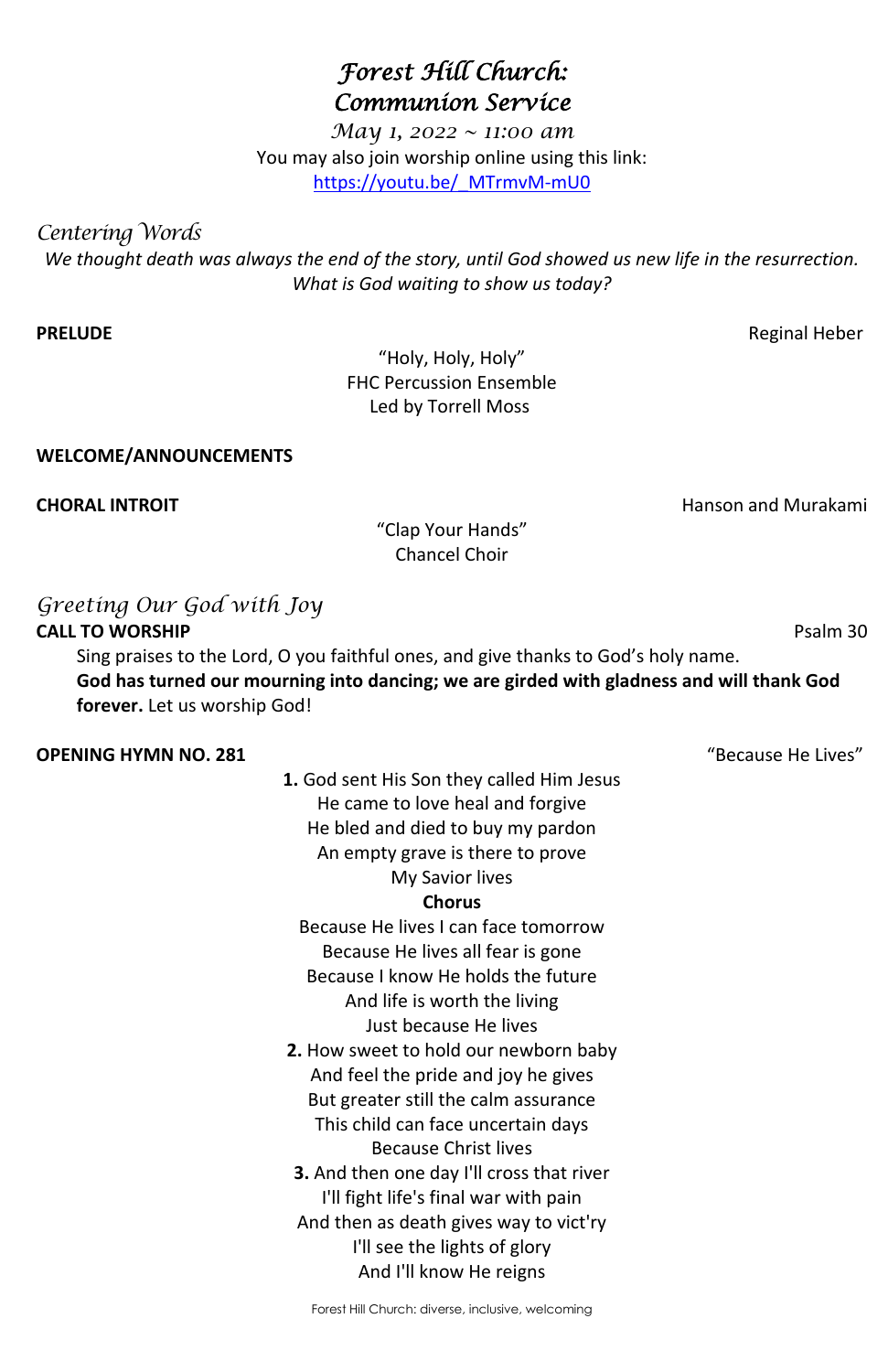## *Renewing Our Relationship with God*

### **PRAYER OF PRAISE AND ADORATION:**

**Girded with gladness, we come rejoicing. You are God of salvation; we give you praise. When we cried for help you heard us; from out of the pit, you rescued us. You have turned our mourning into dancing, loosed our sackcloth, and adorned us with favor. We raise our voices in faithful thanksgiving and give glory and honor to your wondrous name.**

#### **GLORIA**Taizé

## *Affirming the Good News in Our Lives* **MINUTE FOR MISSION** Jessica Kelley

**ANTHEM** By: Mark Miller Em Ezell, Laura Minder Jack Lentz, Seth Ungemach

## **"Love Brought Me Back"**

Don't you know that death would not hold me, love is what owns me! Just here to tell ya, God's got one last word. I'm back! Hallelujah I'm back!" Don't you know that death would not hold me, love is what owns me! Just here to tell ya, God's got one last word and that's love, Love brought me back! Love! Love! Love! Love brought me back!

Fear and hatred had done their very worst. Despair had had its day. Sorrow and sadness were hanging in the air, the gloom would not go away. But early Sunday morning the women saw the Lord, And there they heard him say, "I'm back! Hallelujah, I'm back!" Don't you know that death would not hold me, love is what owns me! Just here to tell ya, God's got one last word. I'm back! Hallelujah, I'm back!" Don't you know that death would not hold me, love is what owns me! Just here to tell ya, God's got one last word and that's love, Love brought me back! Does your life feel empty, things aren't going right, the storm won't seem to clear? There is hope, forgiveness, and a bright new day, God's love will cast out all fear! Experience the pow'r of the resurrected Christ and you will hear him say, "I'm back! Hallelujah I'm back!

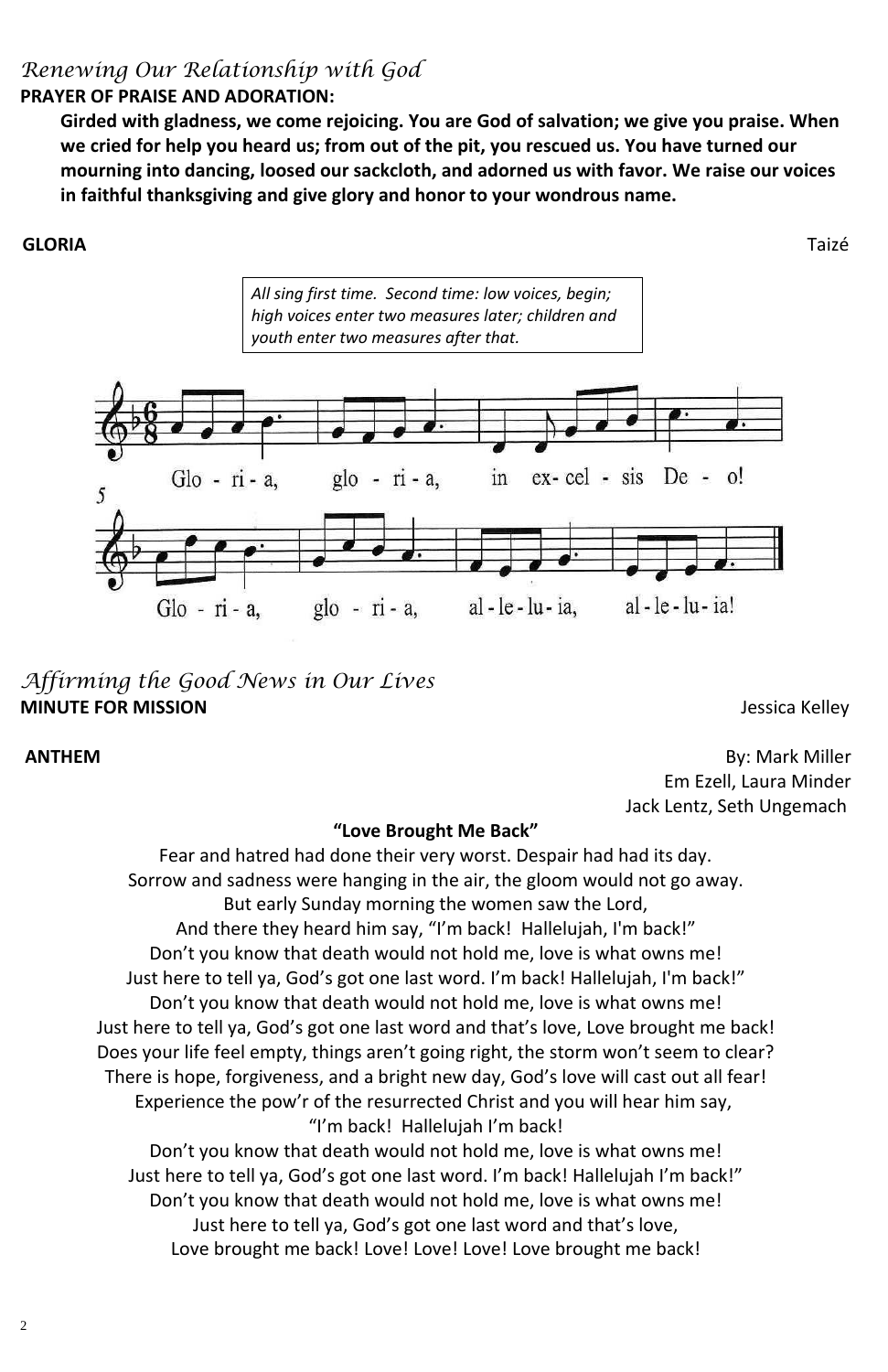## *Opening Our Hearts to God's Word* **THE LIVING WORD (NRSV) STATE LIVING WORD** (NRSV)

After these things Jesus showed himself again to the disciples by the Sea of Tiberias; and he showed himself in this way. Gathered there together were Simon Peter, Thomas called the Twin, Nathanael of Cana in Galilee, the sons of Zebedee, and two others of his disciples. Simon Peter said to them, "I am going fishing." They said to him, "We will go with you." They went out and got into the boat, but that night they caught nothing. Just after daybreak, Jesus stood on the beach; but the disciples did not know that it was Jesus. Jesus said to them, "Children, you have no fish, have you?" They answered him, "No." He said to them, "Cast the net to the right side of the boat, and you will find some." So they cast it, and now they were not able to haul it in because there were so many fish. That disciple whom Jesus loved said to Peter, "It is the Lord!" When Simon Peter heard that it was the Lord, he put on some clothes, for he was naked, and jumped into the sea. But the other disciples came in the boat, dragging the net full of fish, for they were not far from the land, only about a hundred yards off.

> **1.** Restore in us, O God, the splendor of your love; renew your image in our hearts, and all our sins remove. **2.** O Spirit, wake in us the wonder of your power; from fruitless fear unfurl our lives like springtime bud and flower. **3.** Bring us, O Christ, to share the fullness of your joy; baptize us in the risen life that death cannot destroy. **4.** Three-personed God, fulfill the promise of your grace, that we, when all our searching ends, may see you face to face.

**SERMON** *Rev. Dr. Veronica R. Goines* 

When they had gone ashore, they saw a charcoal fire there, with fish on it, and bread. Jesus said to them, "Bring some of the fish that you have just caught." So Simon Peter went aboard and hauled the net ashore, full of large fish, a hundred fifty-three of them; and though there were so many, the net was not torn. Jesus said to them, "Come and have breakfast." Now none of the disciples dared to ask him, "Who are you?" because they knew it was the Lord. Jesus came and took the bread and gave it to them, and did the same with the fish. This was now the third time that Jesus appeared to the disciples after he was raised from the dead.

When they had finished breakfast, Jesus said to Simon Peter, "Simon son of John, do you love me more than these?" He said to him, "Yes, Lord; you know that I love you." Jesus said to him, "Feed my lambs." A second time he said to him, "Simon son of John, do you love me?" He said to him, "Yes, Lord; you know that I love you." Jesus said to him, "Tend my sheep." He said to him the third time, "Simon son of John, do you love me?" Peter felt hurt because he said to him the third time, "Do you love me?" And he said to him, "Lord, you know everything; you know that I love you." Jesus said to him, "Feed my sheep. Very truly, I tell you, when you were younger, you used to fasten your own belt and to go wherever you wished. But when you grow old, you will stretch out your hands, and someone else will fasten a belt around you and take you where you do not wish to go." (He said this to indicate the kind of death by which he would glorify God.) After this he said to him, "Follow me."

*After the reading*s

Hear what the Holy Spirit is telling God's people. **Thanks be to God.**

**HYMN 434** "Restore in Us, O God"

"The God of Second Chances: A Divine Do-over"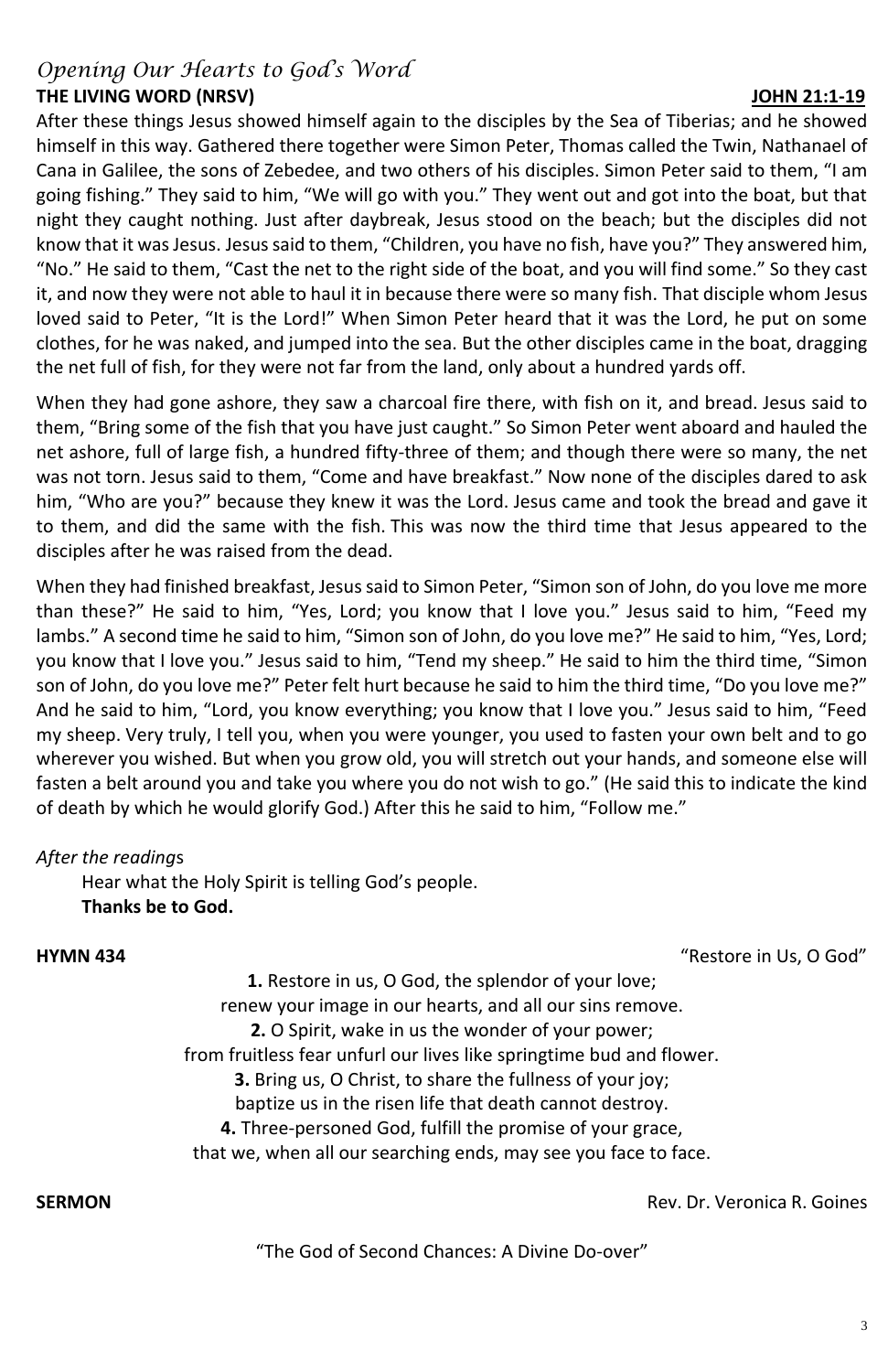4

**POSTLUDE** Edmond Missa

### **THE PRAYERS OF THE PEOPLE AND THE LORD'S PRAYER**

**Our Father, who art in heaven, hallowed be thy name, thy kingdom come, thy will be done, on earth as it is in heaven. Give us this day our daily bread; and forgive us our debts as we forgive our debtors; and lead us not into temptation but deliver us from evil. For thine is the kingdom, and the power, and the glory, forever. Amen.**

#### **FRIENDSHIP REGISTER**

To participate in our online Friendship Register, please leave a comment in the Live Chat box listing the names of those participating in this morning's Live Worship or email the office.

#### **OFFERING**

[Giving and Offering is available by texting: 216-400-5300](https://www.fhcpresb.org/social-justice-outreach/stewardship-2015/giving/#paypal) Or you may give online:<https://fhc.breezechms.com/give/online/> You may also mail a check to the church office.

#### **OFFERTORY** Ira B. Wilson

"Andante"

**PRAYER OF DEDICATION**

**THE SACRAMENT OF THE LORD'S SUPPER**

**MUSIC DURING COMMUNION Ragan Courtney** 

"In Remembrance of Me" Chancel Choir Em Ezell, soloist

#### **PRAYER AFTER COMMUNION**

**Bless the Lord, O my soul; and all that is within me bless God's holy name. God of abundance, with this bread of life and cup of salvation you have united us with Christ, making us one with all your people. Send us forth in the power of your Spirit into this new year that we may proclaim your redeeming love to the world and continue forever in the risen life of Jesus Christ, our Lord. Amen.**

#### **CLOSING HYMN NO. 435** "There's a Wideness in God's Mercy"

**1.** There's a wideness in God's mercy, like the wideness of the sea. There's a kindness in God's justice, which is more than liberty. There is no place where earth's sorrows are more felt than up in heaven.

There is no place where earth's failings have such kindly judgment given.

**2.** For the love of God is broader than the measures of the mind. And the heart of the Eternal is most wonderfully kind. If our love were but more faithful, we would gladly trust God's Word, and our lives reflect thanksgiving for the goodness of our Lord.

## *Going Forth to Live as God's People* **BENEDICTION**

"Easter Dawn"

*Please join the FHC percussion ensemble in the fellowship hall as they present "My Girl" on steel drums.*